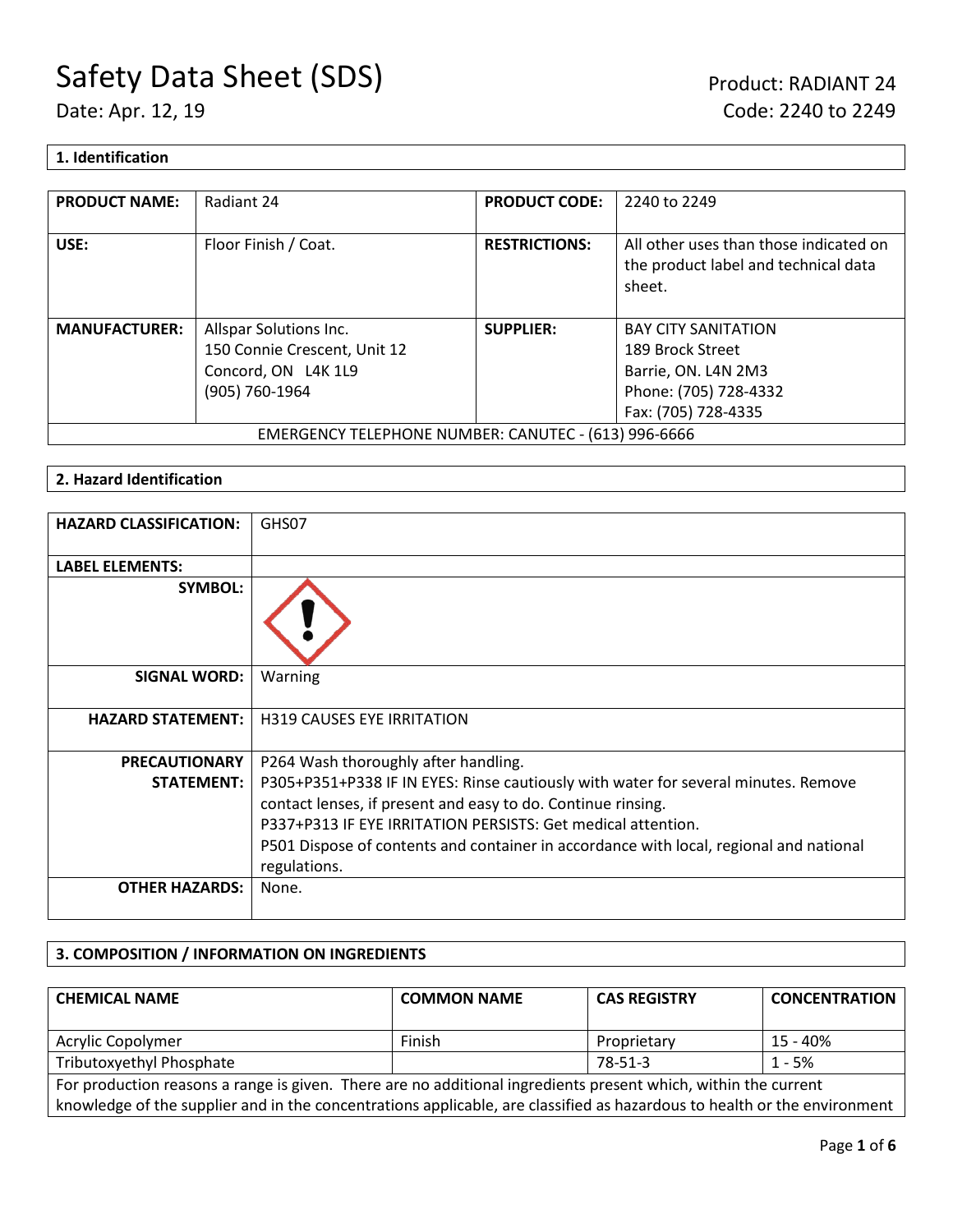and hence require reporting in this section NOTE: Confidential business information rules can apply.

#### **4. FIRST-AID MEASURES**

| <b>FIRST-AID MEASURES BY ROUTE OF EXPOSURE:</b>                                            |                                                                                                                                                                                                                                                                                                                                                                                                                                                                                                                                                                              |  |
|--------------------------------------------------------------------------------------------|------------------------------------------------------------------------------------------------------------------------------------------------------------------------------------------------------------------------------------------------------------------------------------------------------------------------------------------------------------------------------------------------------------------------------------------------------------------------------------------------------------------------------------------------------------------------------|--|
| <b>INHALATION:</b>                                                                         | Remove victim to fresh air and keep at rest in a position comfortable for breathing.<br>Get medical attention.                                                                                                                                                                                                                                                                                                                                                                                                                                                               |  |
| <b>SKIN CONTACT:</b>                                                                       | Remove immediately all contaminated clothing. Wash with soap and water and rinse<br>thoroughly. If skin irritation or a rash occurs: Get medical advice/attention.                                                                                                                                                                                                                                                                                                                                                                                                           |  |
| <b>EYE CONTACT:</b>                                                                        | Immediately flush eyes with plenty of water, occasionally lifting the upper and lower<br>eyelids. Check for and remove any contact lenses. Continue to rinse for at least 10<br>minutes. Get medical attention.                                                                                                                                                                                                                                                                                                                                                              |  |
| <b>INGESTION:</b>                                                                          | Wash out mouth with water. If material has been swallowed and the exposed person<br>is conscious, give small quantities of water to drink. Stop if the exposed person feels<br>sick as vomiting may be dangerous. Do not induce vomiting unless directed to do so<br>by medical personnel. If vomiting occurs, the head should be kept low so that vomit<br>does not enter the lungs. If unconscious, place in recovery position and get medical<br>attention immediately. Maintain an open airway. Get medical attention immediately.<br>Call a poison center or physician. |  |
| <b>MOST IMPORTANT SYMPTOMS</b><br><b>AND EFFECTS (ACUTE OR</b><br>DELAYED):                | None known.                                                                                                                                                                                                                                                                                                                                                                                                                                                                                                                                                                  |  |
| <b>IMMEDIATE MEDICAL</b><br><b>ATTENTION AND SPECIAL</b><br><b>TREATMENT IF NECESSARY:</b> | Treat symptomatically. Contact poison treatment specialist immediately if large<br>quantities have been ingested.                                                                                                                                                                                                                                                                                                                                                                                                                                                            |  |

#### **5. FIRE-FIGHTING MEASURES**

| <b>SUITABLE EXTINGUISHING MEDIA:</b> | CO2, sand, extinguishing powder for surrounding fire.                   |
|--------------------------------------|-------------------------------------------------------------------------|
| UNSUITABLE EXTINGUISHING MEDIA:      | <b>NAV</b>                                                              |
| SPECIFIC HAZARDS ARISING FROM THE    | In case of accidental fire and extreme heat conditions, the following   |
| <b>HAZARDOUS PRODUCT:</b>            | gaseous products can be released after water evaporation: hydrocarbons, |
|                                      | carbon monoxides and dioxides (COx) and nitrogen dioxide (NOx).         |
| SPECIAL PROTECTIVE EQUIPMENT AND     | No special measures required                                            |
| <b>PRECAUTIONS FOR FIREFIGHTERS:</b> |                                                                         |
| <b>ADDITIONAL INFORMATION:</b>       | This product is not flammable                                           |
|                                      |                                                                         |

#### **6. ACCIDENTAL RELEASE MEASURES**

| PERSONAL PRECAUTIONS, PROTECTIVE           | Wear recommended protective equipment(s). Keep unprotected         |  |
|--------------------------------------------|--------------------------------------------------------------------|--|
| <b>EQUIPMENT AND EMERGENCY PROCEDURES:</b> | persons away.                                                      |  |
| <b>METHODS AND MATERIALS FOR</b>           | SMALL SPILL: Stop leak if without risk. Move containers from spill |  |
| <b>CONTAINMENT AND CLEANING UP:</b>        | area. Dilute with water and mop up. Alternatively absorb with an   |  |
|                                            | inert dry material and place in an appropriate waste disposal      |  |
|                                            | container. Dispose of via a licensed waste disposal contractor.    |  |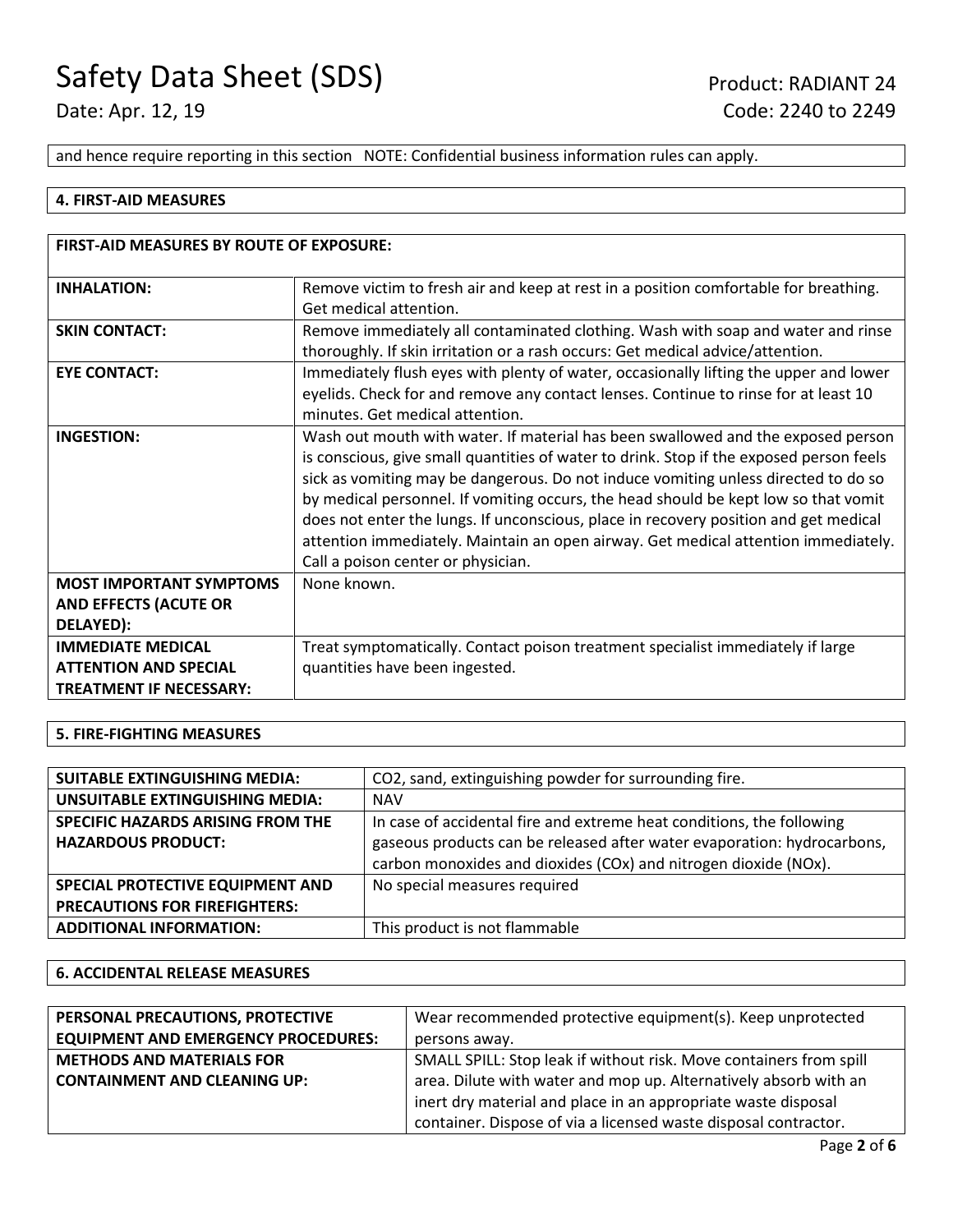| LARGE SPILL: Stop leak if without risk. Move containers from spill    |
|-----------------------------------------------------------------------|
| area. Approach release from upwind. Prevent entry into sewers,        |
| water courses, basements or confined areas. Wash spillages into an    |
| effluent treatment plant or proceed as follows. Contain and collect   |
| spillage with non-combustible, absorbent material e.g. sand, earth,   |
| vermiculite or diatomaceous earth and place in container for          |
| disposal according to local regulations (see Section 13). The spilled |
| material may be neutralized vinegar or citric acid. Dispose of via a  |
| licensed waste disposal contractor. Contaminated absorbent            |
| material may pose the same hazard as the spilled product. Note: see   |
| Section 1 for emergency contact information and Section 13 for        |
| waste disposal.                                                       |
|                                                                       |

#### **7. HANDLING AND STORAGE**

| <b>PRECAUTIONS FOR SAFE HANDLING:</b>   | Put on appropriate personal protective equipment (see Section 8). Do not     |  |
|-----------------------------------------|------------------------------------------------------------------------------|--|
|                                         | get in eyes or on skin or clothing. Do not breathe vapour or mist. Do not    |  |
|                                         | ingest. If during normal use the material presents a respiratory hazard, use |  |
|                                         |                                                                              |  |
|                                         | only with adequate ventilation or wear appropriate respirator. Keep in the   |  |
|                                         | original container or an approved alternative made from a compatible         |  |
|                                         | material, kept tightly closed when not in use. Keep away from acids and      |  |
|                                         | oxidizers. Empty containers retain product residue and can be hazardous.     |  |
|                                         | Do not reuse container.                                                      |  |
| <b>CONDITIONS FOR SAFE STORAGE</b>      | Store in accordance with local regulations. Store in original container      |  |
| <b>INCLUDING INCOMPATIBLE MATERIAL:</b> | protected from direct sunlight in a dry, cool and well-ventilated area, away |  |
|                                         | from incompatible materials (see Section 10) and food and drink.             |  |
|                                         | Containers that have been opened must be carefully resealed and kept         |  |
|                                         | upright to prevent leakage. Do not store in unlabeled containers. Use        |  |
|                                         | appropriate containment to avoid environmental contamination.                |  |

### **8. EXPOSURE CONTROLS / PERSONAL PROTECTION**

| CONTROL PARAMETERS, INCLUDING OCCUPATIONAL EXPOSURE GUIDELINES OR BIOLOGICAL EXPOSURE LIMITS AND<br>THE SOURCE OF THOSE VALUES: |                                                                                                                                                                                                                                                                                                                                                                                                                                                                                                                                                                                                                                     |  |
|---------------------------------------------------------------------------------------------------------------------------------|-------------------------------------------------------------------------------------------------------------------------------------------------------------------------------------------------------------------------------------------------------------------------------------------------------------------------------------------------------------------------------------------------------------------------------------------------------------------------------------------------------------------------------------------------------------------------------------------------------------------------------------|--|
| <b>APPROPRIATE ENGINEERING</b><br><b>CONTROLS:</b>                                                                              | Ensure appropriate aeration and ventilation.                                                                                                                                                                                                                                                                                                                                                                                                                                                                                                                                                                                        |  |
| <b>INDIVIDUAL PROTECTION MEASURES</b><br>(E.G. PERSONAL PROTECTIVE<br><b>EQUIPMENT):</b>                                        | Avoid contact with the eyes and skin. Do not breathe dust, fume, gas, mist,<br>vapours or spray. Immediately remove all soiled and contaminated clothing.<br>Wash hands before breaks and at the end of work. Keep away from<br>foodstuffs, beverages and feed.<br>Breathing equipment: If airborne concentrations are above the permissible<br>exposure limit or arc not known, use NIOSH-approved respirators.<br>Respirators should be selected based on the form and concentration of<br>contaminants in air, and in accordance with OSHA (29 CFR 1910.134). Advice<br>should be sought from respiratory protection specialists |  |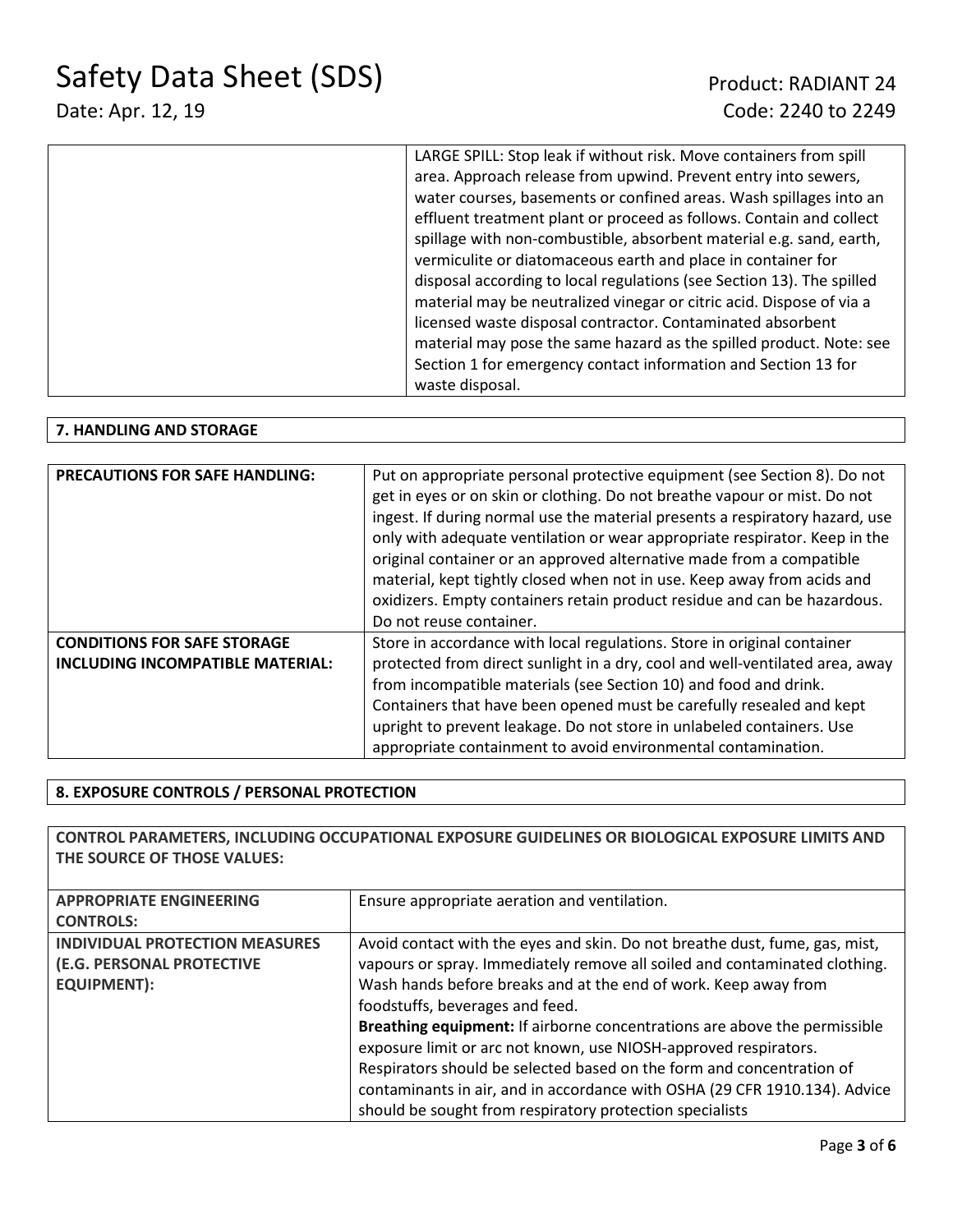| Protection of hands: Chemical-resistant, impervious gloves complying with        |
|----------------------------------------------------------------------------------|
| an approved standard should be worn at all times when handling chemical          |
| products if a risk assessment indicates this is necessary.                       |
| Eye protection: Safety eyewear complying with an approved standard should        |
| be used when a risk assessment indicates this is necessary to avoid exposure     |
| to liquid splashes, mists, gases or dusts. If contact is possible, the following |
| protection should be worn, unless the assessment indicates a higher degree       |
| of protection: chemical splash goggles and/or face shield. Safety glasses with   |
| side-shields.                                                                    |
| <b>Body protection:</b> Personal protective equipment for the body should be     |
| selected based on the task being performed and the risks involved and            |
| should be approved by a specialist before handling this product.                 |
| Recommended: safety apron                                                        |

#### **9. PHYSICAL AND CHEMICAL PROPERTIES**

| <b>APPEARANCE</b>            | White Liquid            | <b>PH</b>                    | $8.0 (+/- 0.5)$    |
|------------------------------|-------------------------|------------------------------|--------------------|
| <b>ODOUR</b>                 | Neutral                 | <b>ODOUR THRESHOLD</b>       | <b>NAV</b>         |
| <b>MELTING POINT</b>         | <b>NAV</b>              | <b>FREEZING POINT</b>        | $\sim 0^{\circ}$ C |
| <b>INITIAL BOILING POINT</b> | $\approx 100^{\circ}$ C | <b>FLASH POINT</b>           | <b>NAP</b>         |
| <b>EVAPORATION RATE</b>      | <b>NAV</b>              | <b>FLAMMABILITY</b>          | <b>NAP</b>         |
| <b>LOWER FLAMMABLE LIMIT</b> | <b>NAP</b>              | <b>UPPER FLAMMABLE LIMIT</b> | <b>NAP</b>         |
| <b>VAPOUR PRESSURE</b>       | <b>NAV</b>              | <b>VAPOUR DENSITY</b>        | <b>NAV</b>         |
| <b>RELATIVE DENSITY</b>      | 1.05                    | <b>SOLUBILITY</b>            | Complete in water  |
| <b>PARTITION COEFFICIENT</b> | <b>NAV</b>              | <b>AUTO-IGNITION</b>         | <b>NAP</b>         |
|                              |                         | <b>TEMPERATURE</b>           |                    |
| <b>DECOMPOSITION</b>         | <b>NAV</b>              | <b>VISCOSITY</b>             | $100$ cps          |
| <b>TEMPERATURE</b>           |                         |                              |                    |

#### **10. STABILITY AND REACTIVITY**

| <b>REACTIVITY:</b>                         | No specific test data related to reactivity available for this product or its |
|--------------------------------------------|-------------------------------------------------------------------------------|
|                                            | ingredients.                                                                  |
| <b>CHEMICAL STABILITY:</b>                 | The product is stable.                                                        |
| <b>POSSIBILITY OF HAZARDOUS REACTIONS:</b> | Under normal conditions of storage and use, hazardous reactions will not      |
|                                            | occur.                                                                        |
| <b>CONDITIONS TO AVOID:</b>                | No specific data.                                                             |
| <b>INCOMPATIBLE MATERIALS:</b>             | Attacks many metals producing extremely flammable hydrogen gas                |
|                                            | which can form explosive mixtures with air. Reactive or incompatible          |
|                                            | with the following materials: strong acids, oxidizers                         |
| <b>HAZARDOUS DECOMPOSITION PRODUCTS:</b>   | Under normal conditions of storage and use, hazardous decomposition           |
|                                            | products should not be produced.                                              |
|                                            |                                                                               |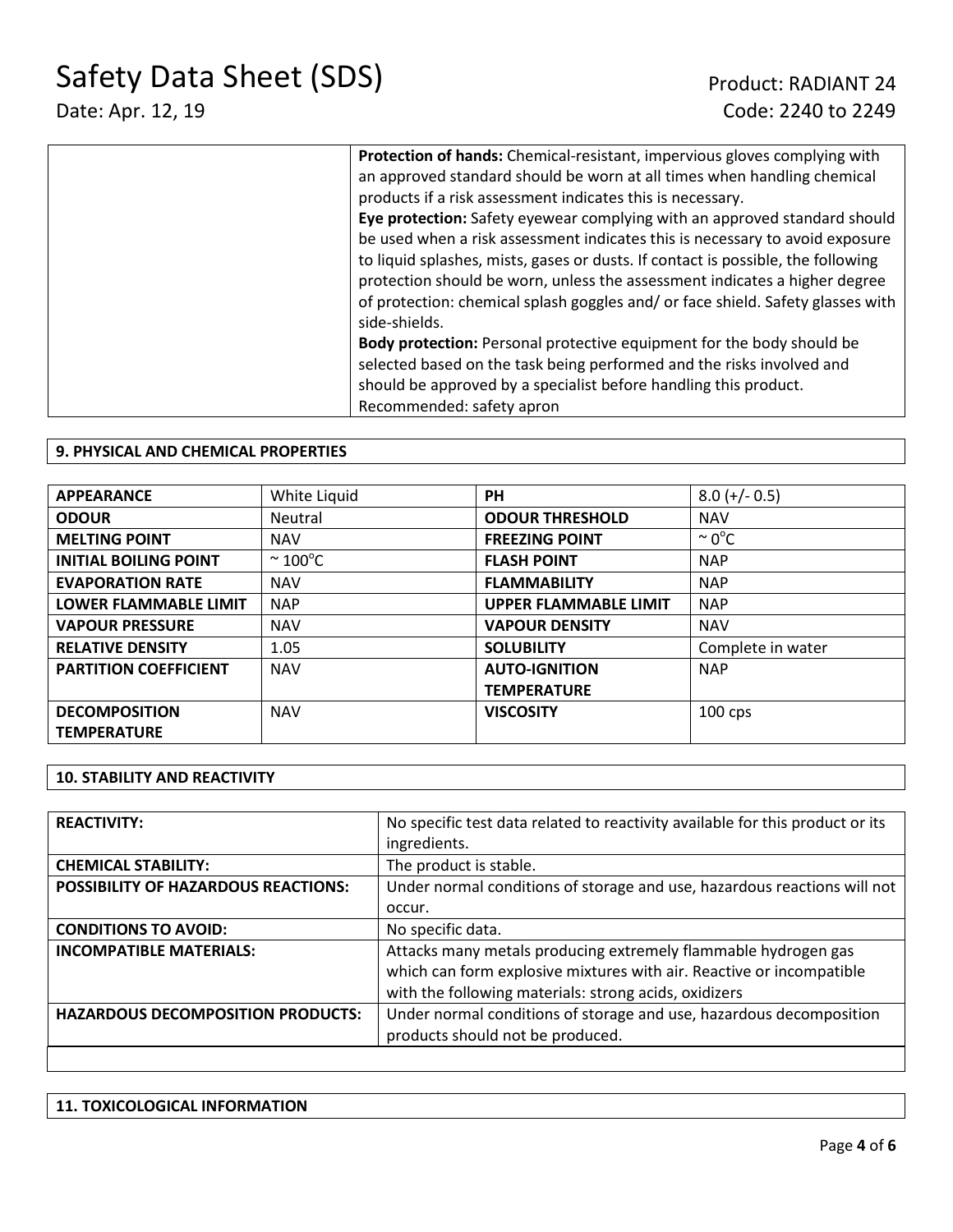| ROUTES OF ENTRY: Oral, Dermal, Inhalation.                                                               |                                                                                              |                                                                               |                                    |  |
|----------------------------------------------------------------------------------------------------------|----------------------------------------------------------------------------------------------|-------------------------------------------------------------------------------|------------------------------------|--|
| Tributoxyethyl Phosphate                                                                                 |                                                                                              | LD50 (Oral)<br>LD50 (Dermal)                                                  | $3g/kg$ (rat)<br>16 mg/kg (rabbit) |  |
|                                                                                                          |                                                                                              | SYMPTOMS RELATED TO THE PHYSICAL, CHEMICAL AND TOXICOLOGICAL CHARACTERISTICS: |                                    |  |
| IF ON THE SKIN:                                                                                          | CORROSIVE: Adverse symptoms may include the following: pain or irritation redness blistering |                                                                               |                                    |  |
|                                                                                                          | may occur                                                                                    |                                                                               |                                    |  |
| IF ON THE EYE:                                                                                           | CORROSIVE: Adverse symptoms may include the following: pain watering redness                 |                                                                               |                                    |  |
| <b>AFTER INGESTION:</b>                                                                                  | CORROSIVE: Adverse symptoms may include the following: stomach pains                         |                                                                               |                                    |  |
| <b>SENSITIZATION:</b>                                                                                    | No sensitizing effects known                                                                 |                                                                               |                                    |  |
| DELAYED AND IMMEDIATE EFFECTS, AND CHRONIC EFFECTS FROM SHORT-TERM AND LONG-TERM EXPOSURE:               |                                                                                              |                                                                               |                                    |  |
| Prolonged or frequent contact can cause eczema and inflammation of the skins as a results of degreasing. |                                                                                              |                                                                               |                                    |  |
| ADDITIONAL TOXICOLOGICAL INFORMATION: The product shows the following dangers according to internally    |                                                                                              |                                                                               |                                    |  |
| approved calculation methods for preparations: Irritant                                                  |                                                                                              |                                                                               |                                    |  |
| <b>CARCINOGENIC CATEGORIES:</b> None of the ingredients are listed                                       |                                                                                              |                                                                               |                                    |  |
| General : No known significant effects or critical hazards.                                              |                                                                                              |                                                                               |                                    |  |
| Carcinogenicity : No known significant effects or critical hazards.                                      |                                                                                              |                                                                               |                                    |  |
| Mutagenicity: No known significant effects or critical hazards.                                          |                                                                                              |                                                                               |                                    |  |
| Teratogenicity: No known significant effects or critical hazards.                                        |                                                                                              |                                                                               |                                    |  |
| Developmental effects : No known significant effects or critical hazards.                                |                                                                                              |                                                                               |                                    |  |
| Fertility effects : No known significant effects or critical hazards.                                    |                                                                                              |                                                                               |                                    |  |
|                                                                                                          |                                                                                              |                                                                               |                                    |  |

#### **12. ECOLOGICAL INFORMATION**

| Chemical name / Nom du produit chimique |  |  |  |  |
|-----------------------------------------|--|--|--|--|
|-----------------------------------------|--|--|--|--|

Means of exposure / Moyens d'expositions

Value / Valeur

Tributoxyethyl Phosphate **LC50** Fish LC50 Fish 10.4 - 12.0: 96h

Pimephales promelas mg/L

| <b>ECOTOXICITY</b>                   | No further information available                  |
|--------------------------------------|---------------------------------------------------|
| <b>PERSISTENCE AND DEGRADABILITY</b> | Not available.                                    |
| <b>BIOACCUMULATIVE POTENTIAL</b>     | Not available.                                    |
| <b>MOBILITY IN SOIL</b>              | No further relevant information available.        |
| <b>OTHER ADVERSE EFFECTS</b>         | No known significant effects or critical hazards. |